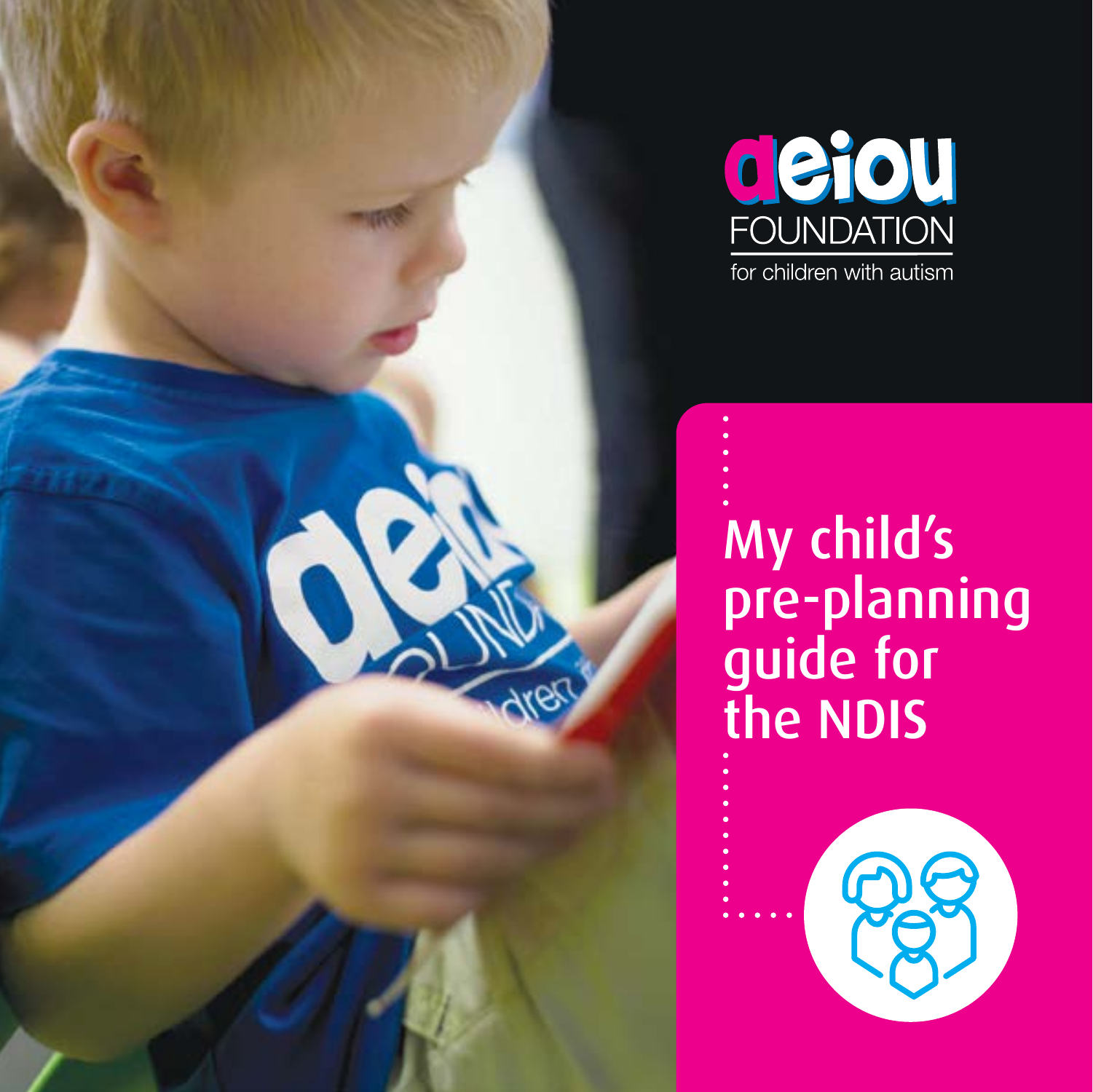### About this guide

When your child has been accepted as an NDIS participant, you will be contacted by an Early Childhood Partner to arrange a planning meeting.

This booklet is a guide to help you prepare for that meeting, and prepare you for the questions the Partner will have for your child and family.

If you have any questions regarding this guide, please contact our NDIS Support Team on (07) 3320 7500 or email ndis@aeiou.org.au.

#### **Families seeking support at AEIOU:**

- Can receive help to understand the NDIS application process
- Identify the supports your child and family may be eligible for
- Help you prepare for your planning meeting

#### **Families currently enrolled at AEIOU can:**

- Access progress and supporting evidence reports for your planning meeting
- Receive assessments and reports for plan continuance

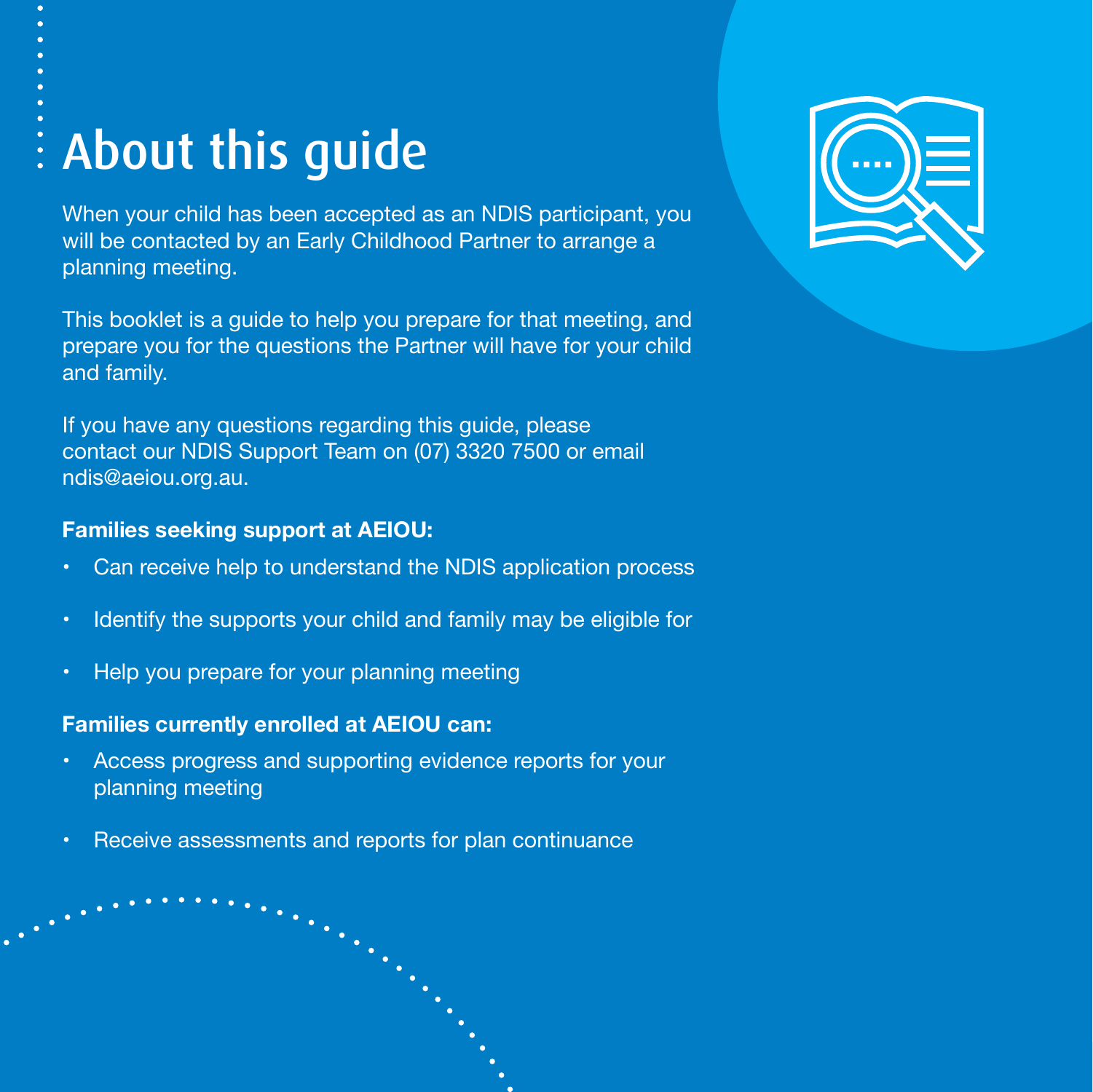### NDIS terms

#### **Participant**

A child who is eligible to get NDIS funded supports

#### **Participants Representative**

Parent/Carer of the child who is eligible for funded supports

#### **Provider**

The organisation/person who provides supports for the participant

#### **NDIA**

National Disability Insurance Agency – the agency responsible for managing the scheme

#### **NDIS**

National Disability Insurance Scheme – the scheme that manages the funding

#### **ECEI (Early Childhood Early Intervention) Partner/Partner**

The person who works for the Early Childhood Partner and is responsible for helping you develop your child's NDIS plan. They focus on children up to the age of 7

#### **ECEI (Early Childhood Early Intervention) Planner/co-ordinator**

The person who works for the Partner and is the first point of contact for the family

#### **LAC**

The Local Area Coordinator works with children 7 years and over, and their families

#### **Funding**

Funded supports (money) provided in a child's plan in order to be able to access reasonable and necessary services and supports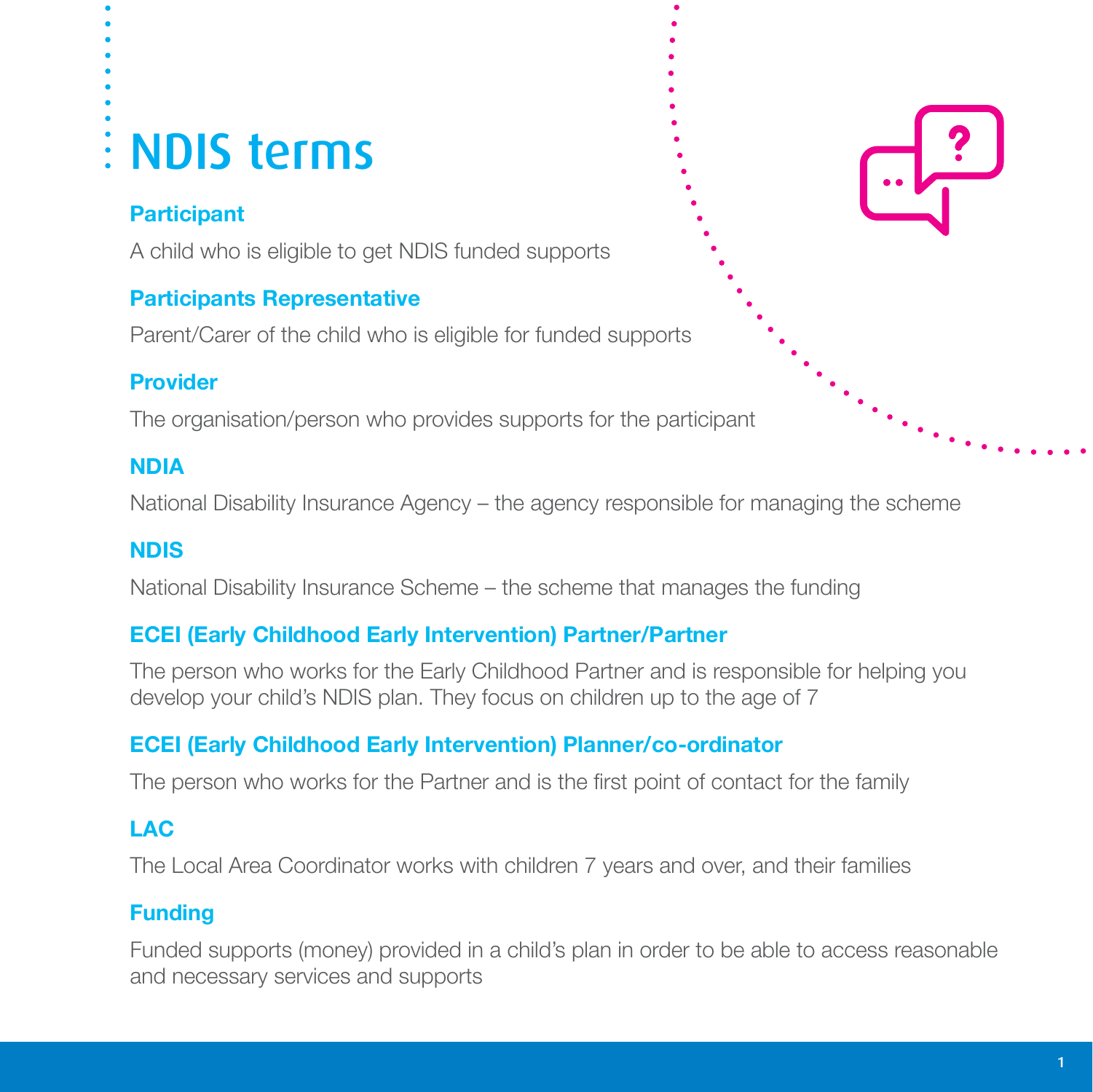### About your child  $\frac{1}{2}$  (the NDIS participant)



Name:

| Age:                                                             | Gender:<br>( ) Male | $( )$ Female                                                               |
|------------------------------------------------------------------|---------------------|----------------------------------------------------------------------------|
| Address:                                                         |                     |                                                                            |
| Do they have an autism diagnosis?                                |                     |                                                                            |
| Yes $()$ No<br>If yes, do you know the level of their diagnosis? |                     |                                                                            |
| Level $()1()2()3$<br>Not specified on their diagnostic report    |                     |                                                                            |
|                                                                  |                     | TP<br>Need help? Call our<br><b>NDIS Support Team</b><br>on (07) 3320 7500 |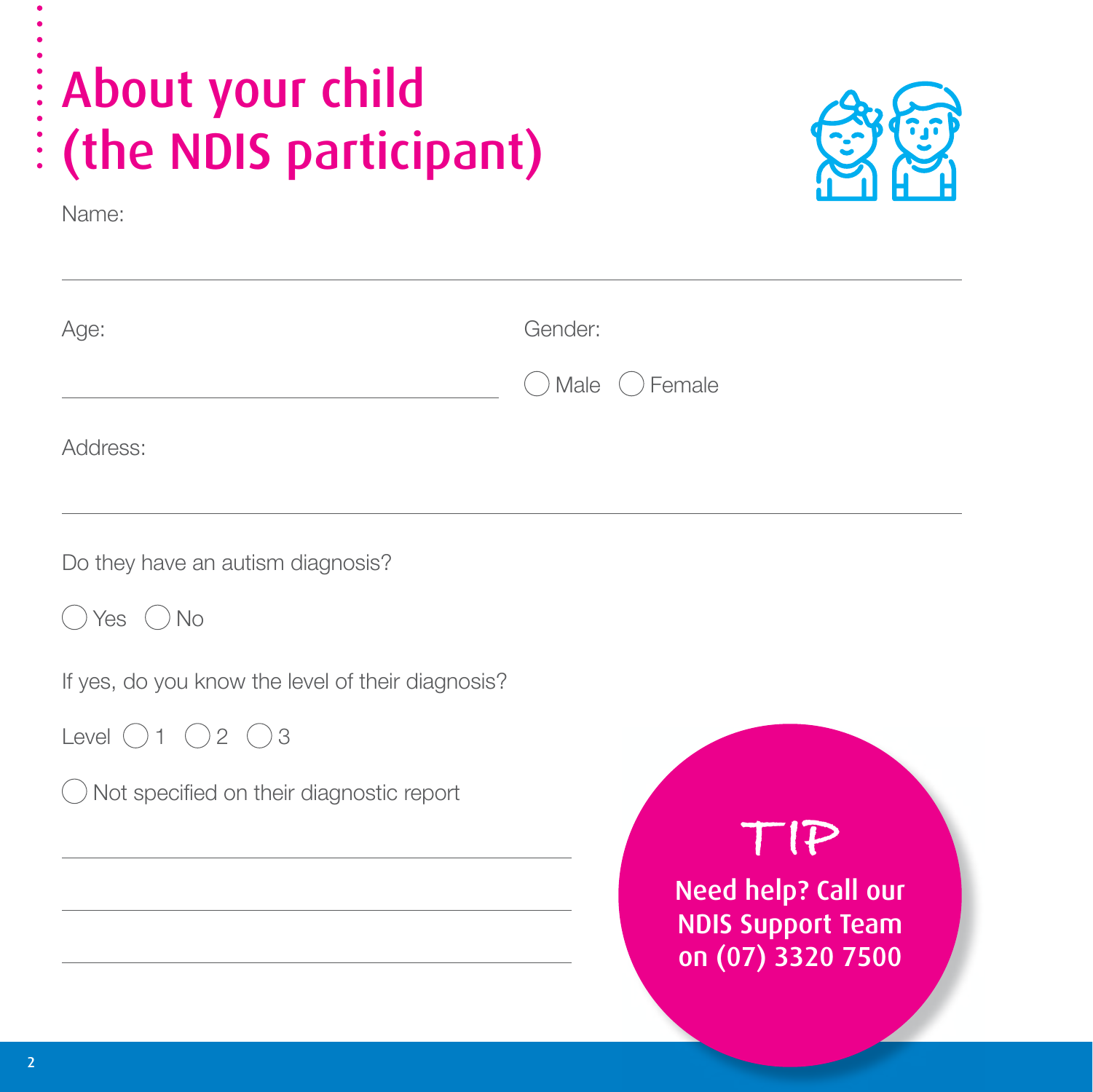## About you (the child's representative)**\***



Your name:

As the participant's representative, are you the child's:

O Parent

Carer

Your address:

Phone number:

Email:

\* This booklet is for you to bring with you to assist during your planning meeting. You do not need to return this booklet to AEIOU Foundation.

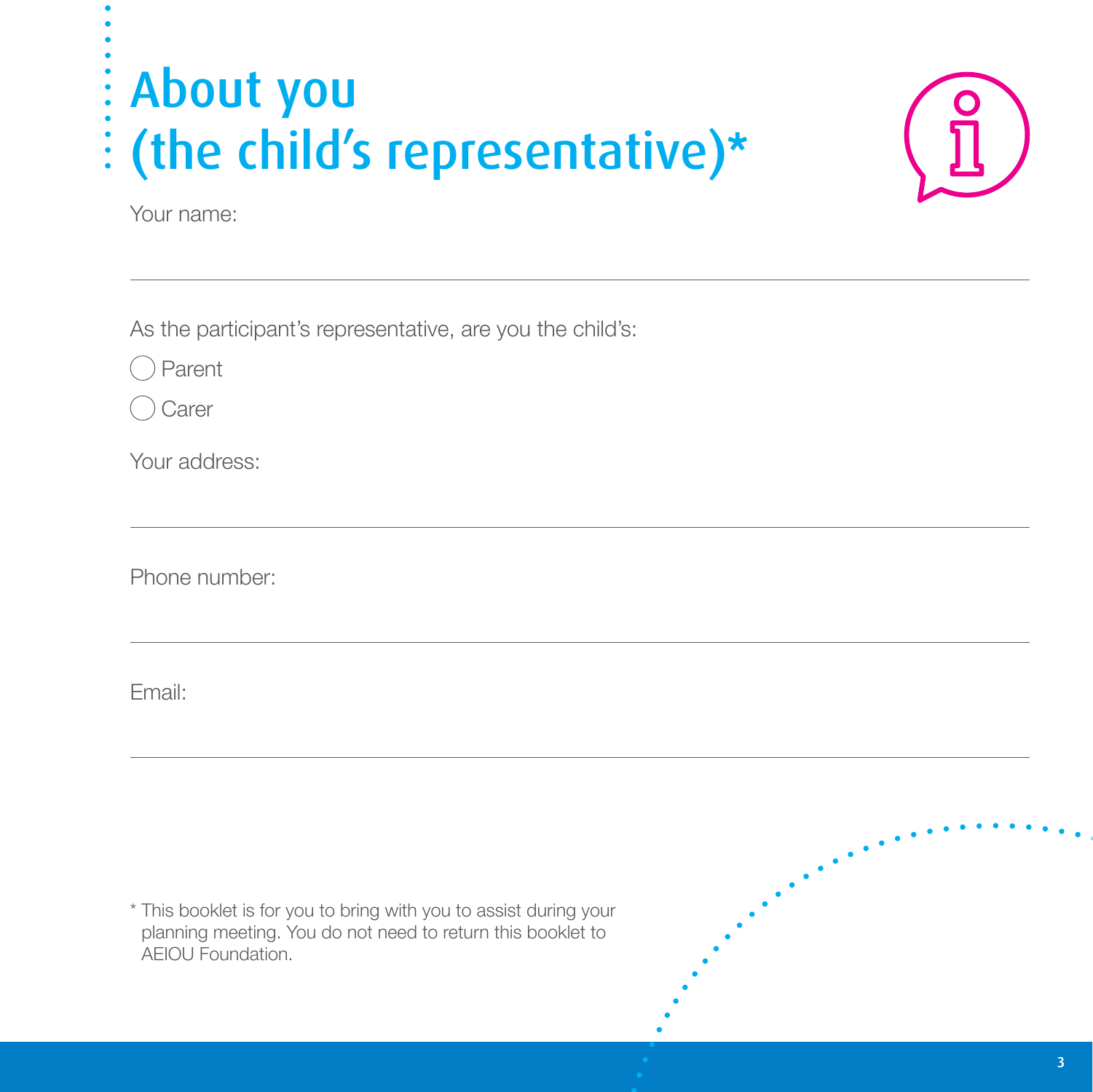#### $\ddot{\bullet}$ Tell us about your child



Who lives at home with your child?

What things does your child like to do e.g., play with toys, watch television?

What does your child like to eat?

Can your child participate in family activities or excursions into the community (e.g. restaurants, playgrounds, the beach, shopping centres, etc)? Please list areas you might need help with.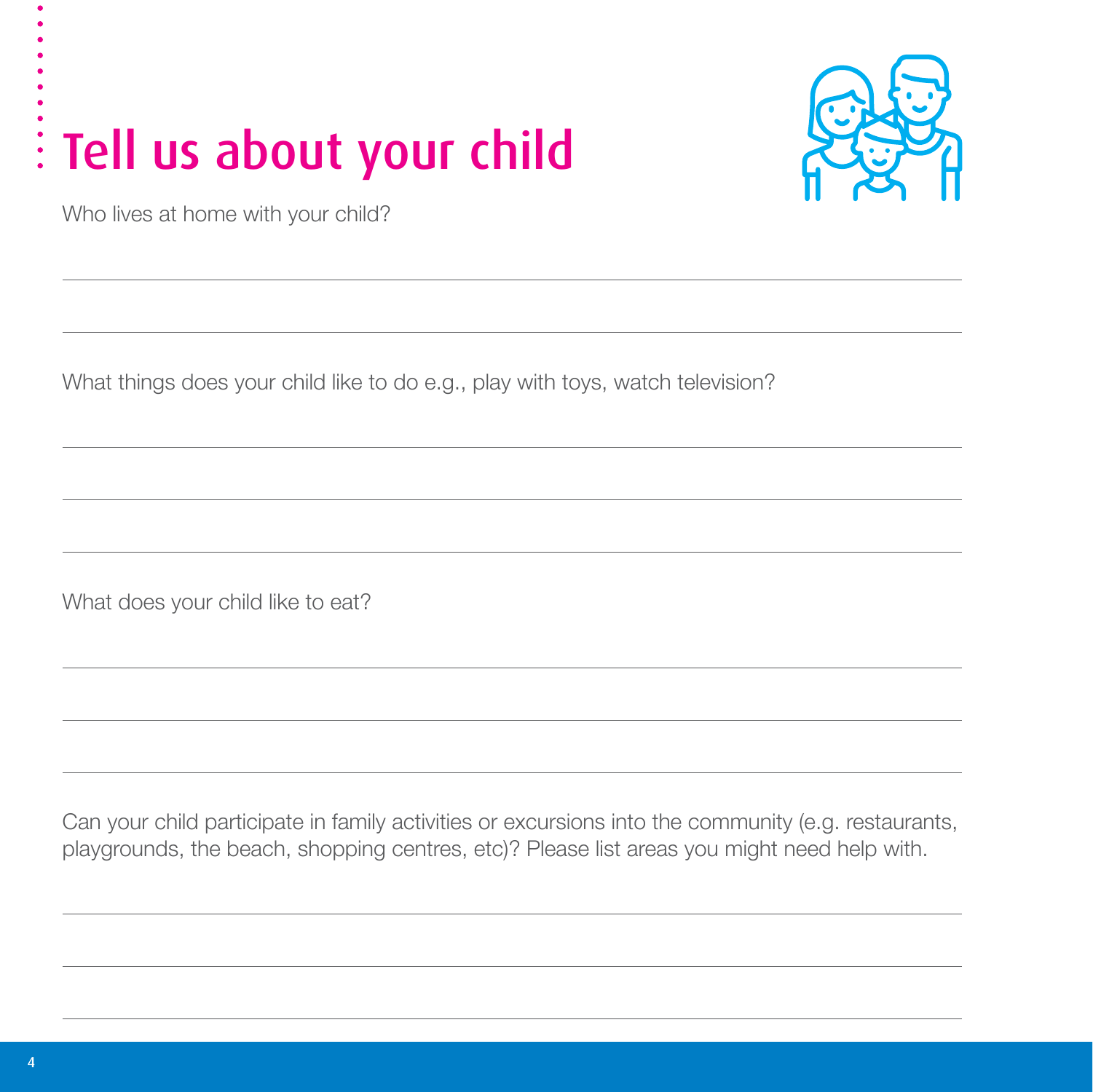What activities does your child like to do in the community (e.g. go to the park, swimming)?

What supports does your child currently access (e.g. AEIOU Foundation's early intervention program, speech therapy, occupational therapy)?

|  |  |  | Have you tried mainstream supports (e.g. child care, preschool)? $\bigcirc$ Yes $\bigcirc$ No |  |
|--|--|--|-----------------------------------------------------------------------------------------------|--|
|  |  |  |                                                                                               |  |
|  |  |  |                                                                                               |  |

If yes, what was your child's experience?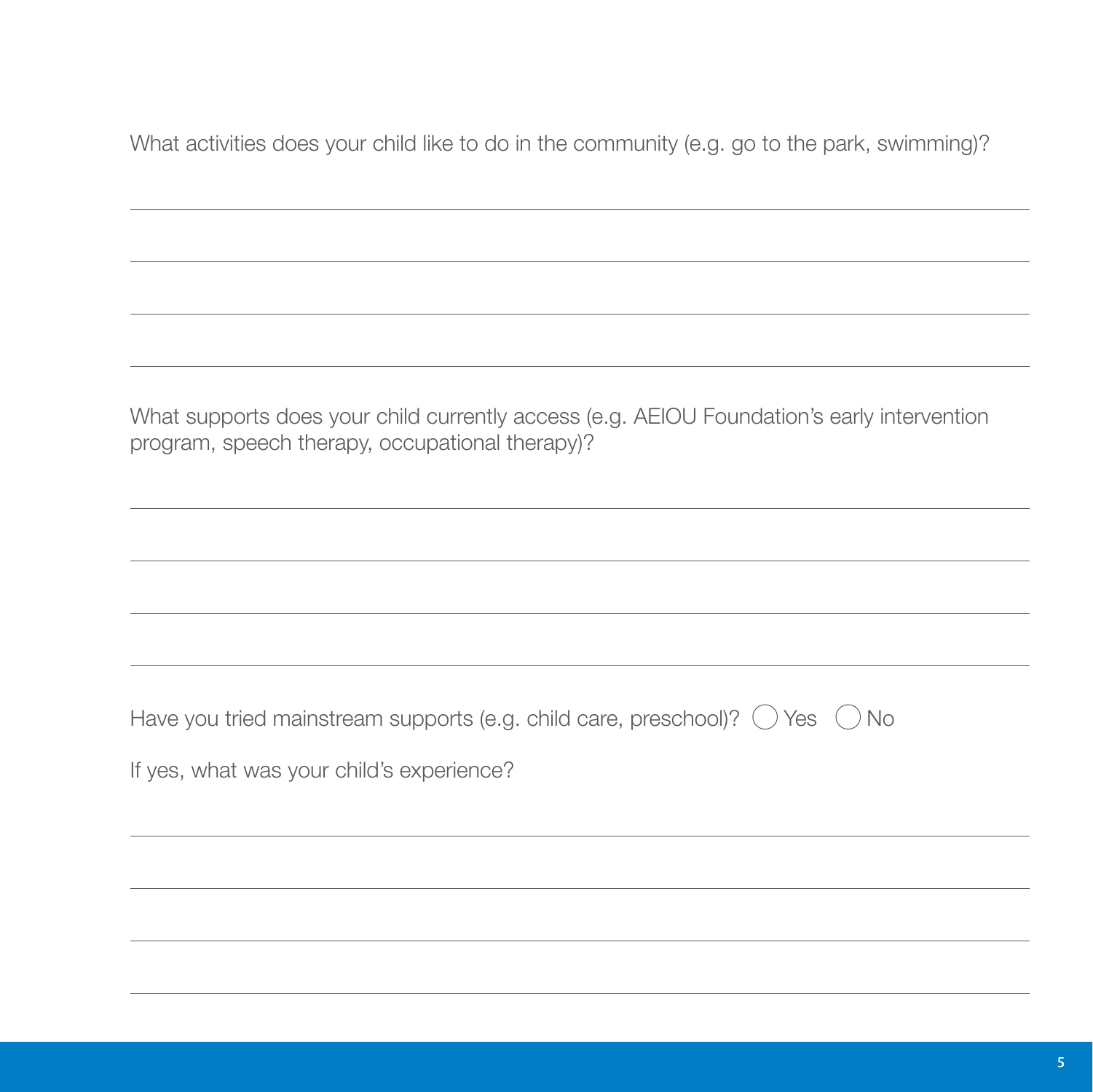### Let's talk about communication



How does your child express their needs and wants (e.g. PECS, sign, iPad, or vocal)?

Does your child understand more than one instruction at a time (e.g. if asked to put shoes and hat on)?

Does your child have conversation skills (e.g. can they answer questions, or tell you about their day)?

Does your child speak spontaneously (e.g. only speaks when asked something, never initiates conversations with others)?

Do you have any further concerns regarding communication?

### **TIP**

Talk to your child's speech therapist for information on technologies that may be funded by the NDIS.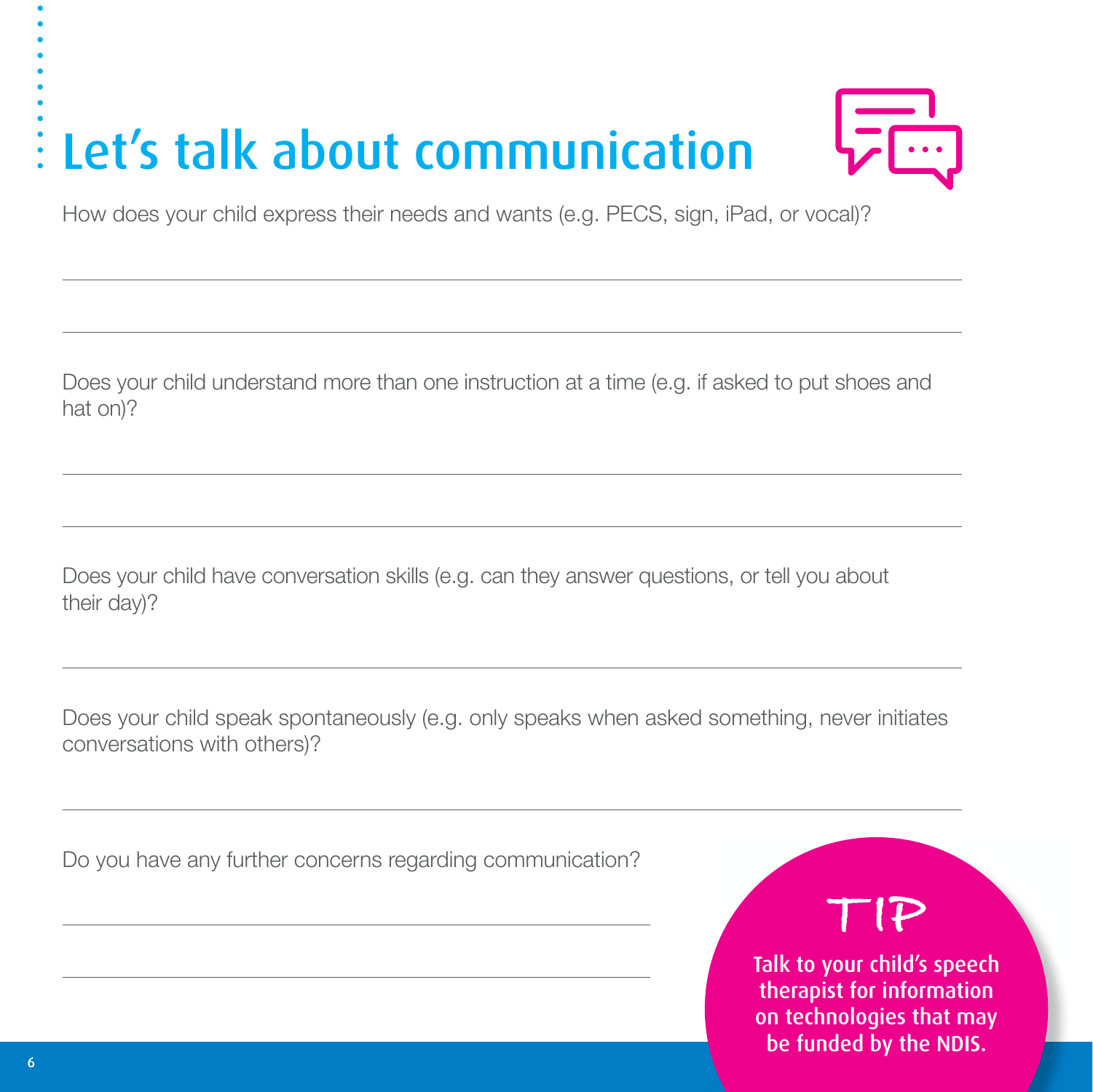### Let's talk about self-care skills

Does your child need help to shower, bathe, wash hands, or clean teeth?

Does your child still wear nappies, or are they toilet trained?

Please provide more information (e.g. Do they ask to go to the toilet, or wait until they are taken)?

Dressing – can your child dress or undress themselves?

Not at all  $\bigcirc$  With help  $\bigcirc$  Completely independent

How does your child respond to having to wear shoes, hat, or sunscreen (eg, displays challenging behaviours when required to)?

**TIP** The NDIS will cover the cost of nappies for children who are developmentally delayed in this area.

How does your child react when they need a haircut (do they display challenging behaviours)?

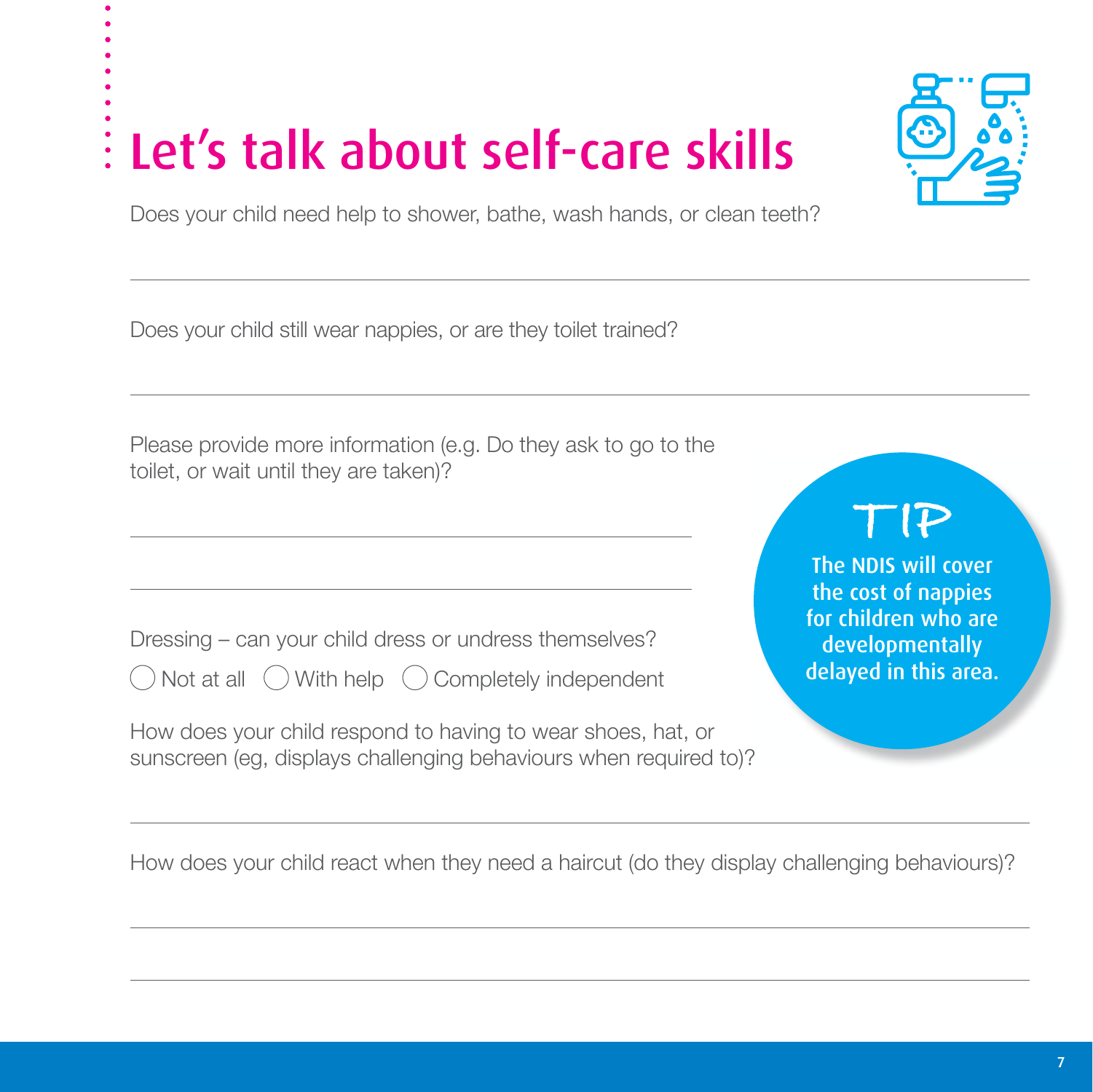### Let's talk about social development



Does your child notice other children?

Does your child like to play with others?

Does your child express challenging behaviours towards other children/adults (e.g. bite, hit, scratch)?

How does your child express feelings or emotions (e.g. do they get frustrated/angry when they can't get what they want)?

Do they display challenging behaviours (i.e. with tantrum behaviours or harm to themselves or others)?

Does your child self harm (i.e. head banging, biting self)?

 $\ddot{\phantom{a}}$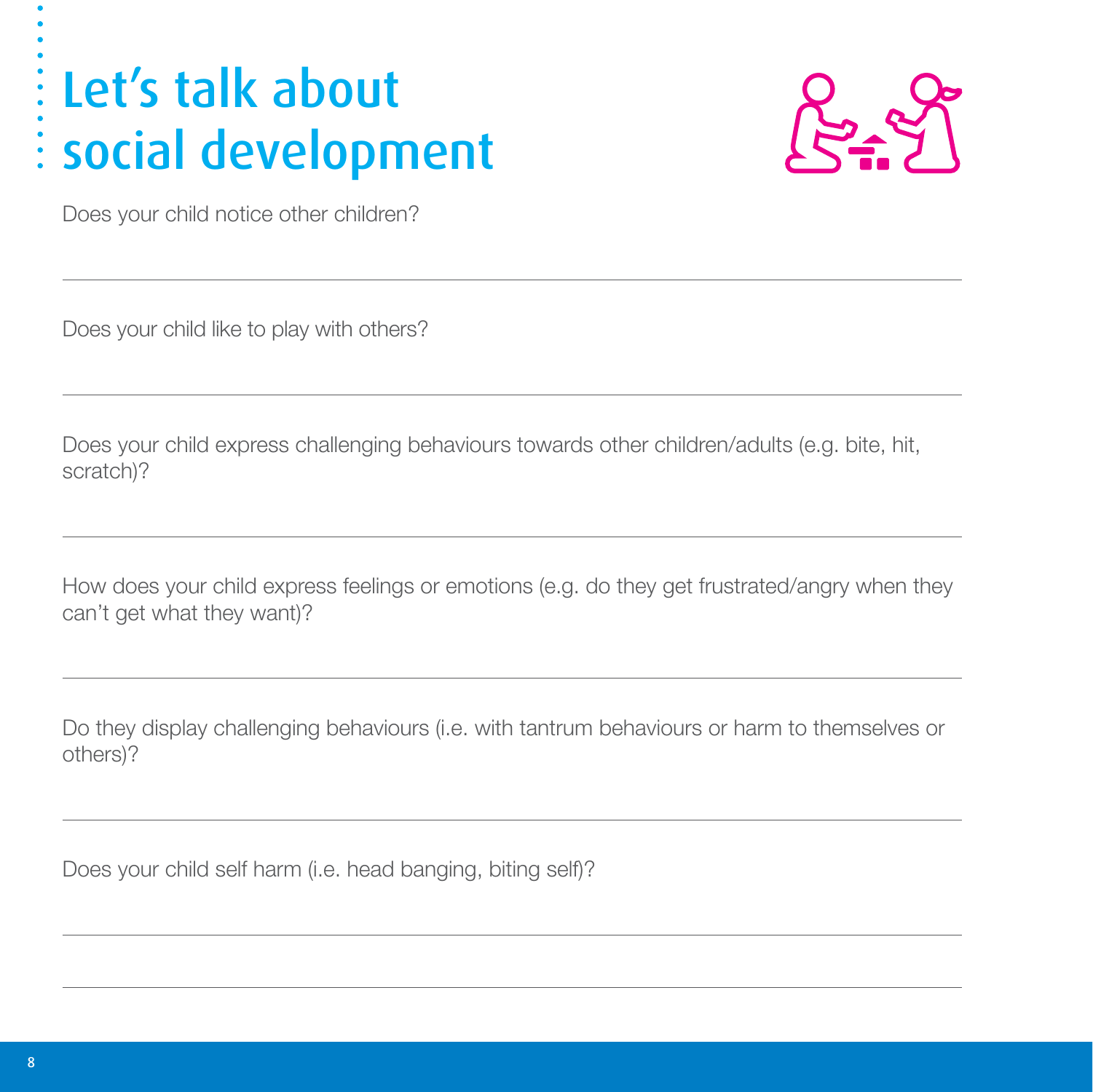#### $\ddot{\bullet}$ Let's talk about learning



Can your child learn new things (do they need lots of practice, do they need the task broken down into small steps)?

Does your child understand or remember new information, or do they need repetitive instruction/practice to retain information?

Does your child need to be taught in a small group, or one-on-one?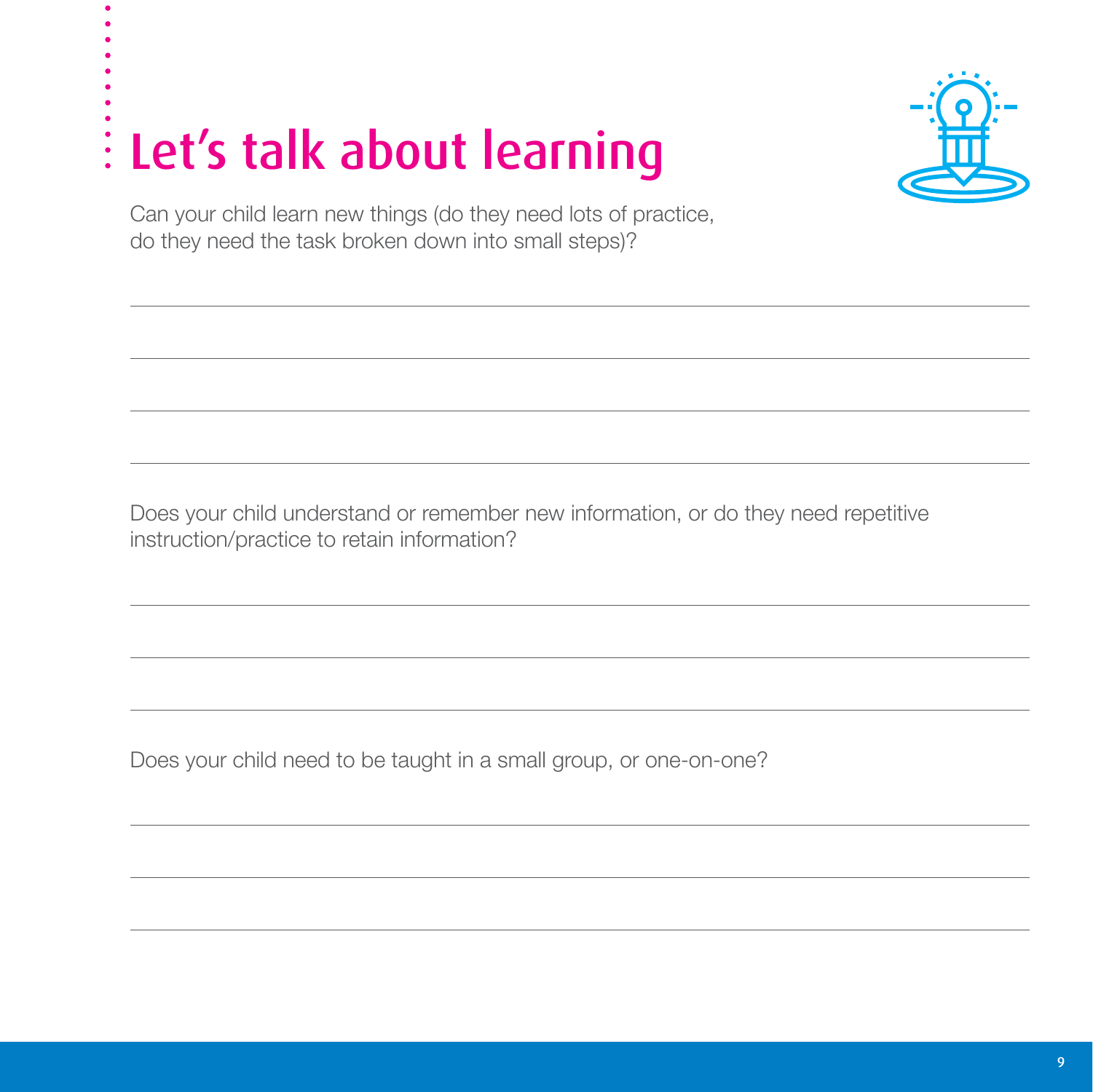#### $\ddot{\bullet}$ Let's talk about mealtimes



Is your child able to feed themselves (e.g. do they use cutlery, or do they eat finger food, etc.)?

Does your child eat a wide variety of foods?

Does your child eat only certain textures (e.g. crunchy, pureed or smooth foods, or certain colours of food)?

Can your child sit at a table to eat?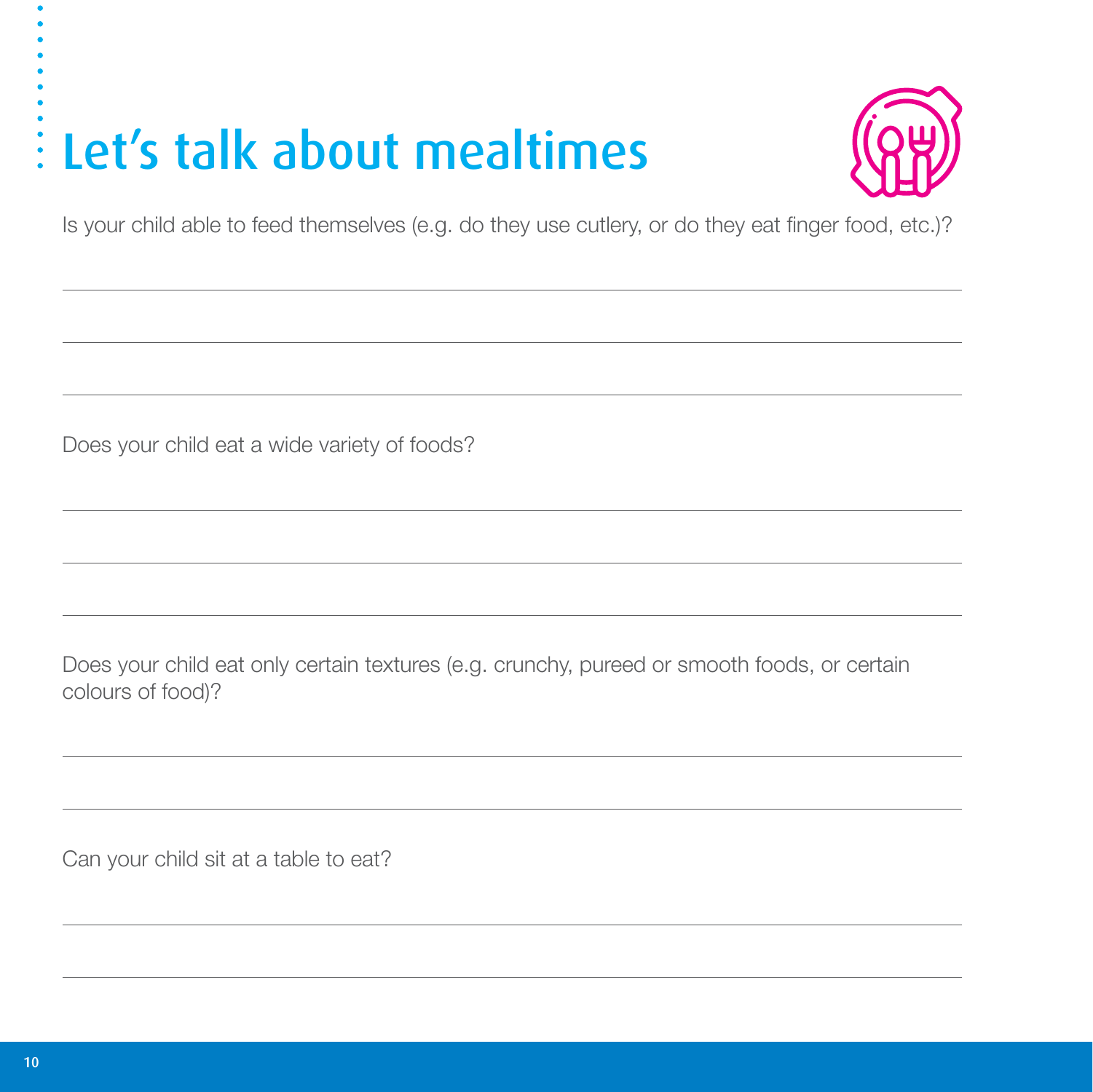### Your child's goals



Having a clear idea on the goals you want your child to achieve when undertaking early intervention is important when applying for access to the NDIS.

There are a few things you should consider:

- Think of short-term and long-term goals
- What supports your child will need to achieve their goals
- What supports you will need to help you child achieve your goals (i.e. parent training)
- Be aware that you can change your goals at any time throughout your NDIS plan

#### **Examples of some goals:**

#### **Short term;**

We would like Johnny to calmly request for help in order to be able to requiate his emotions.

We would like Johnny to be able to approach his peers and initiate play with them.

We would like Johnny to eat three new foods (such as chicken, peas and corn) to increase his diet.

#### **Long term;**

We would like Johnny to be able to regulate his emotions to help him be part of his family and the wider community.

We would like Johnny to develop his social skills and to develop friendships with his peers.

We would like Johnny to be able to eat the same We would like Johnny to be able to eat the same<br>meals as the rest of his family.

AEIOU can prepare reports for you to take to your planning meeting.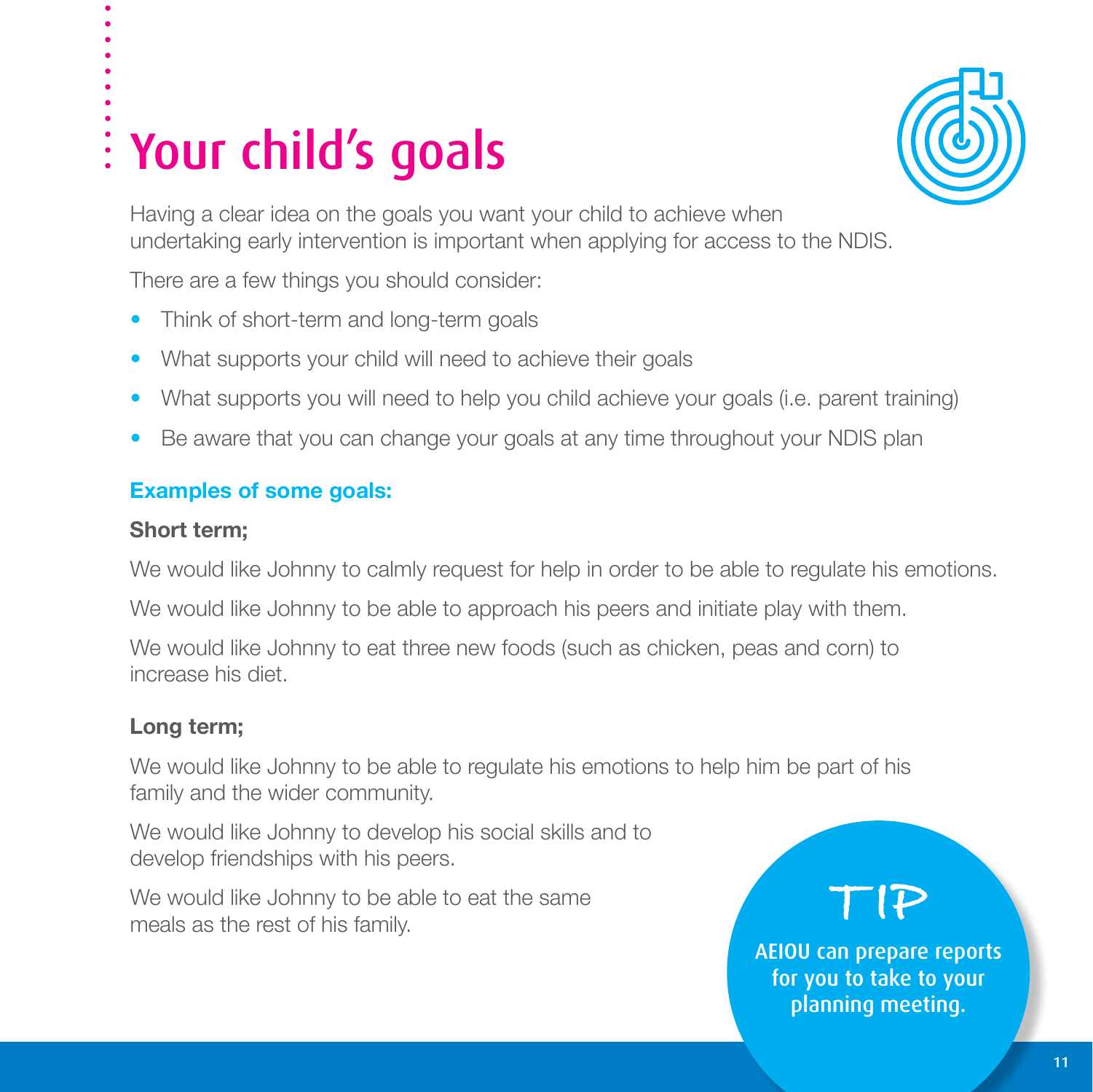### Communication goals  $\ddot{\bullet}$



What I want my child to achieve

Support my child will need to achieve their goal

Support I will need to help my child achieve their goal

### **TIP**

Your AEIOU therapy team can talk to you about goals for your child.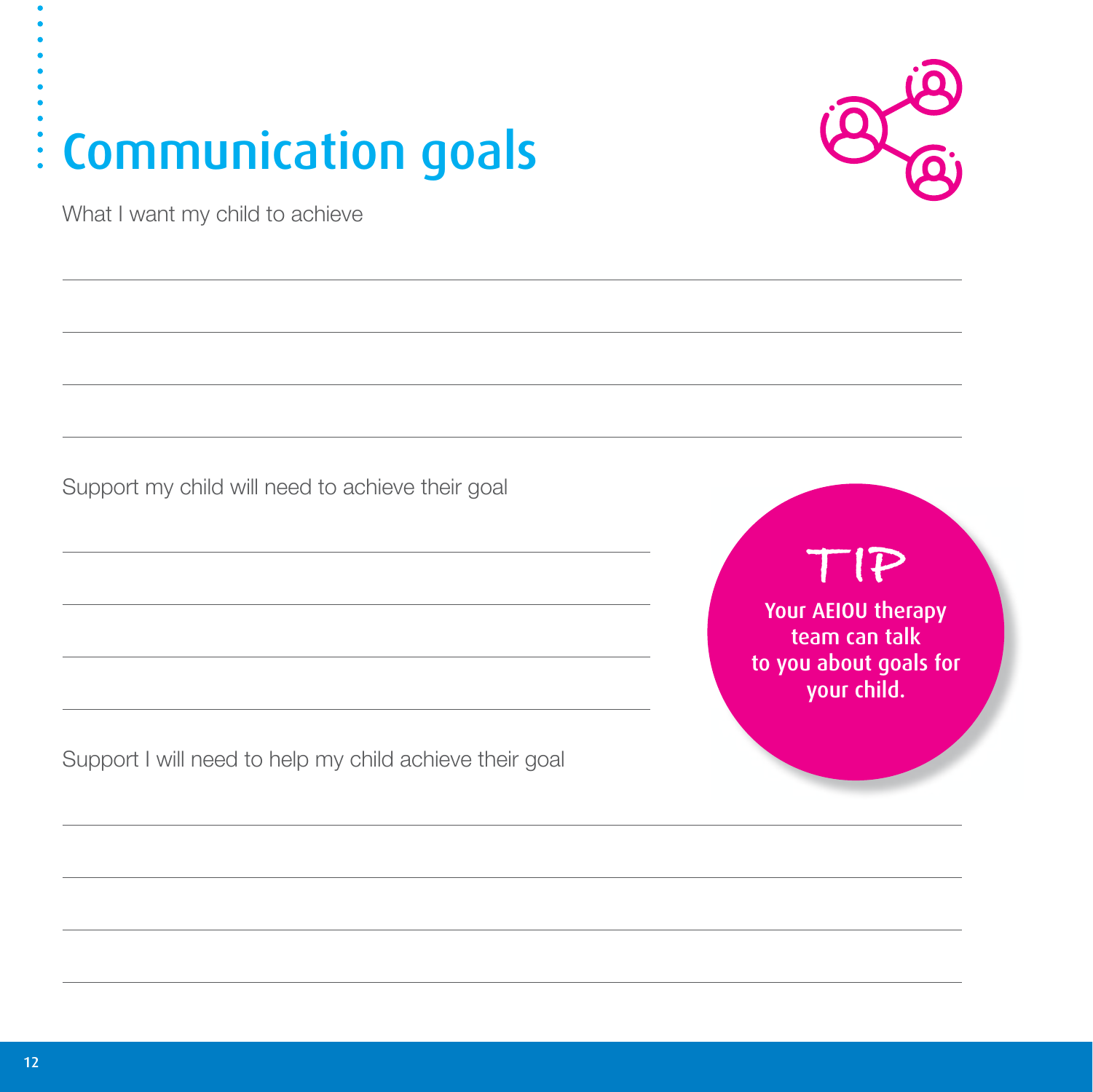# Self-care skills



What I want my child to achieve

Support my child will need to achieve their goal

Support I will need to help my child achieve their goal

### **TIP**

AEIOU provides parent training. Talk to your program manager for more information.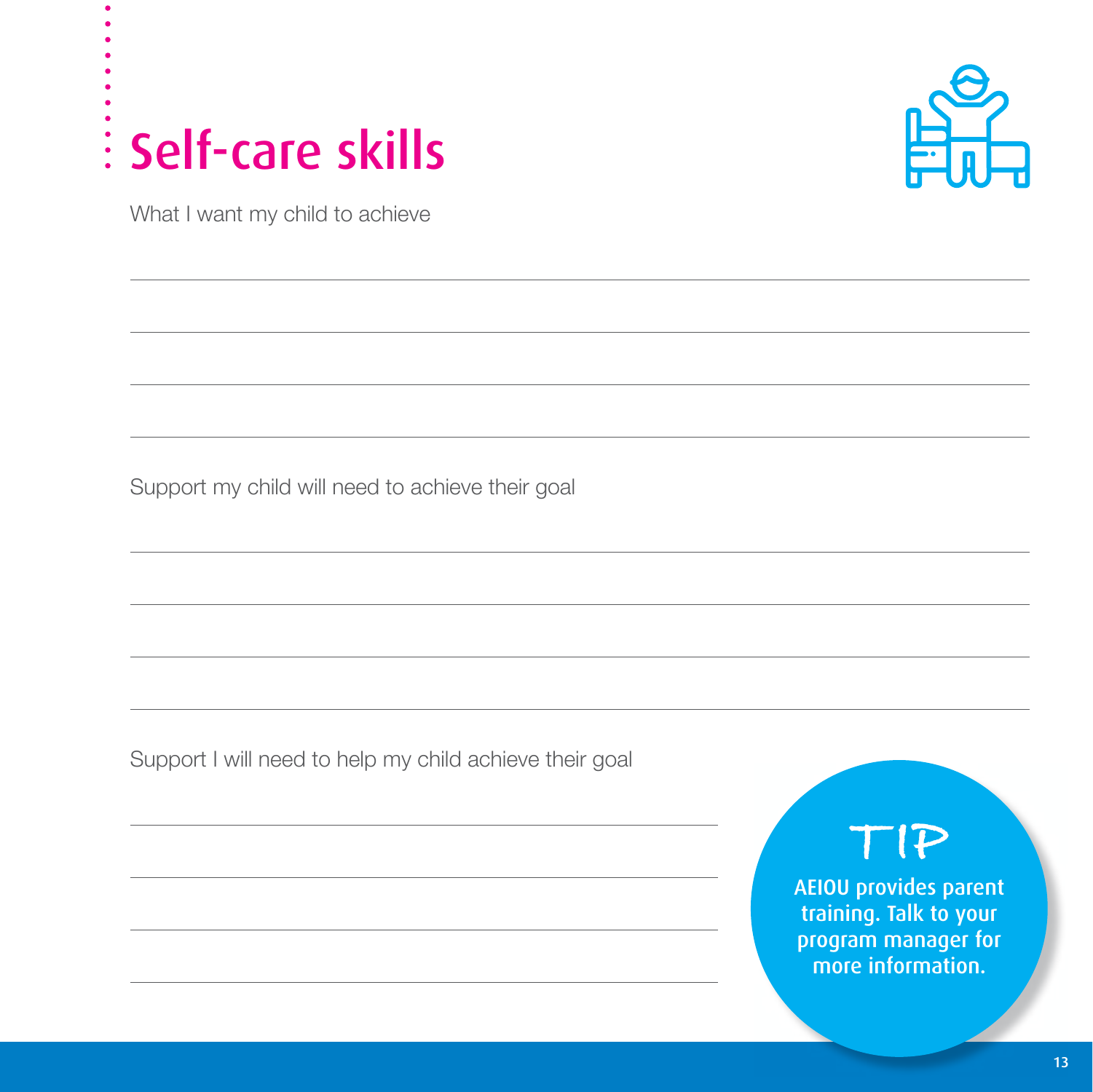#### Learning goals  $\ddot{\bullet}$



What I want my child to achieve

Support my child will need to achieve their goal

Support I will need to help my child achieve their goal

### **TIP**

You and your family can receive training to achieve goals in the home and community.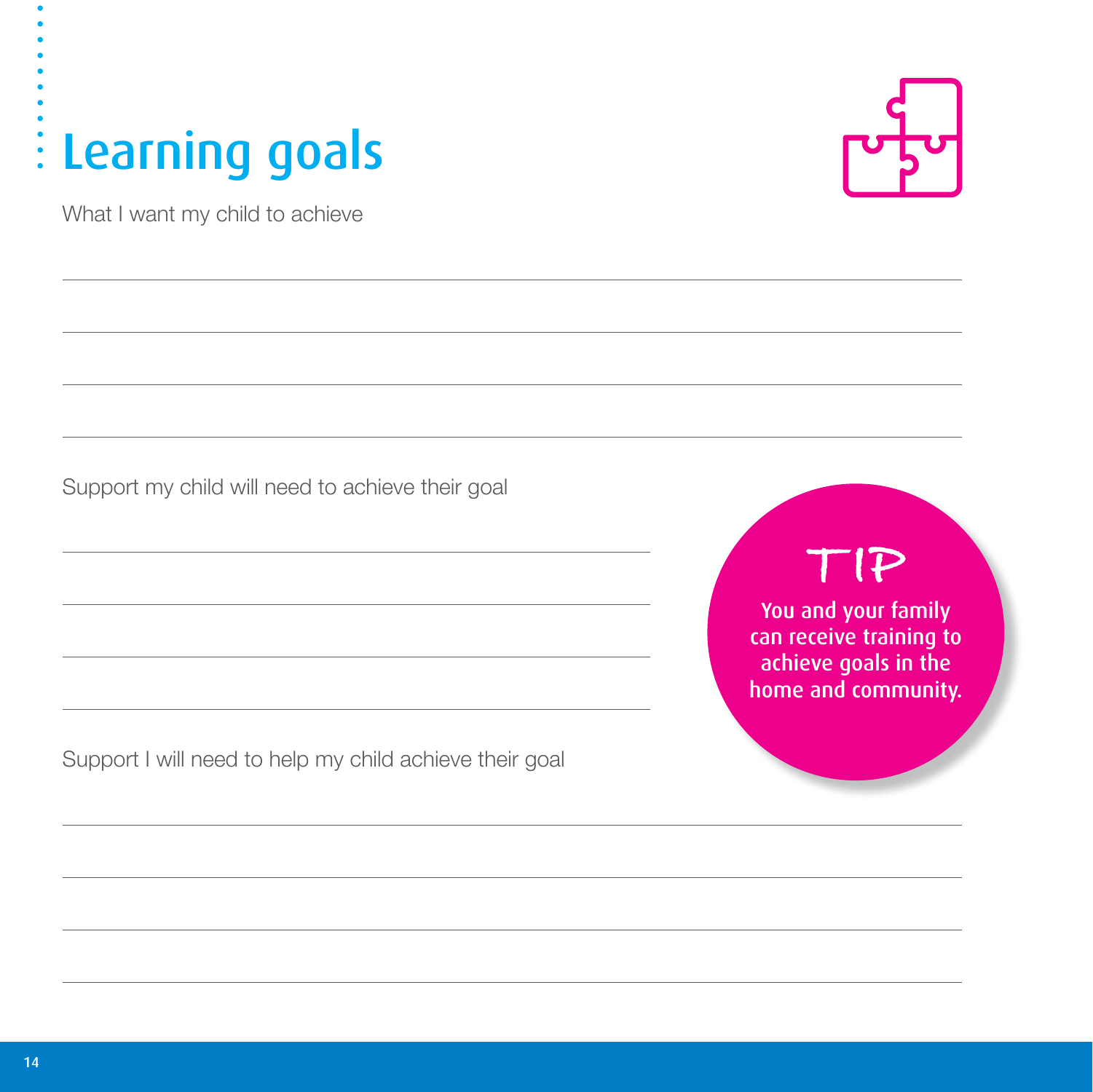#### Social development goals  $\ddot{\bullet}$



What I want my child to achieve

Support my child will need to achieve their goal

Support I will need to help my child achieve their goal (e.g. parent training)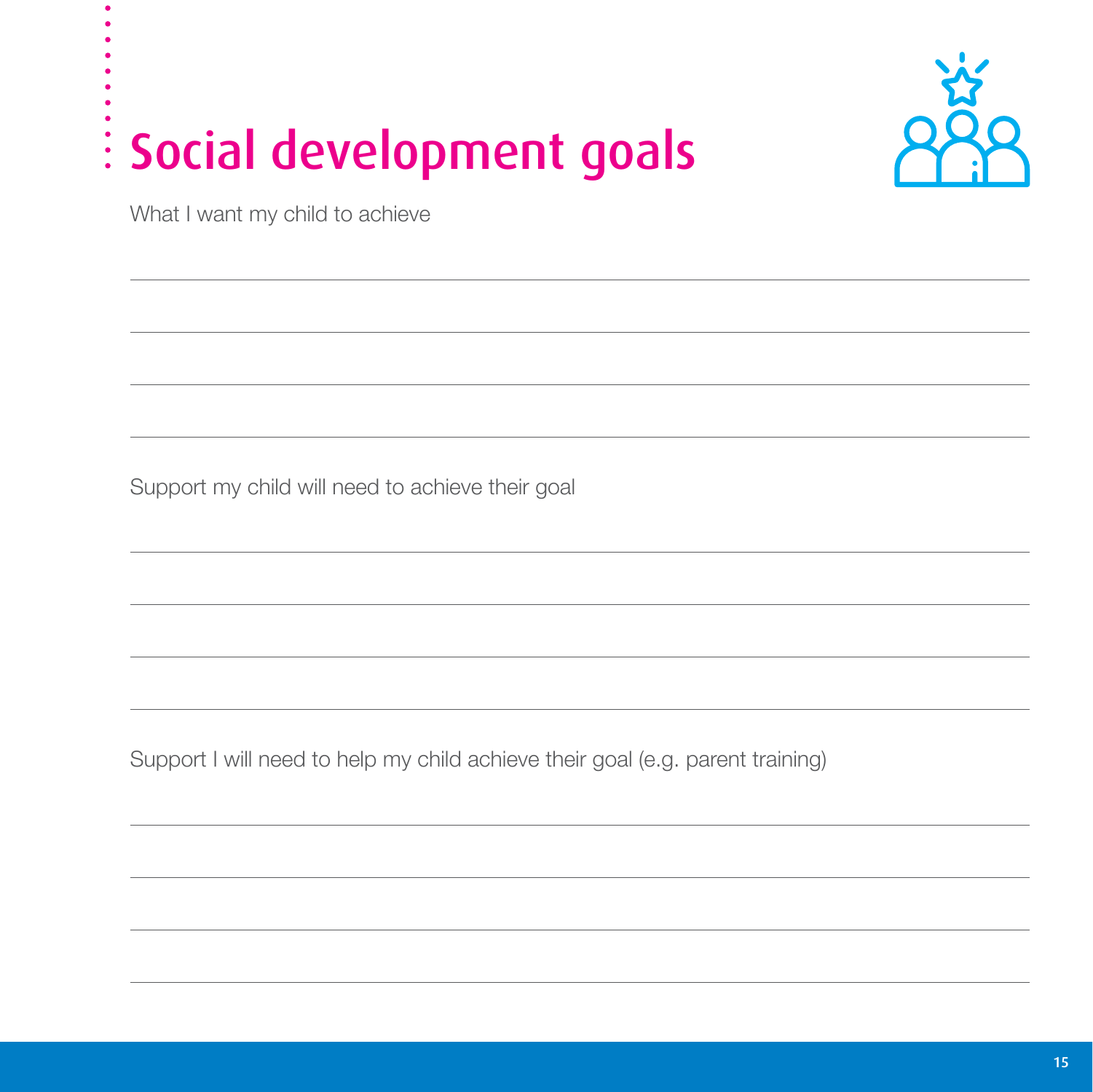### : Transition to school goals



What support will your child need to transition to their next learning environment?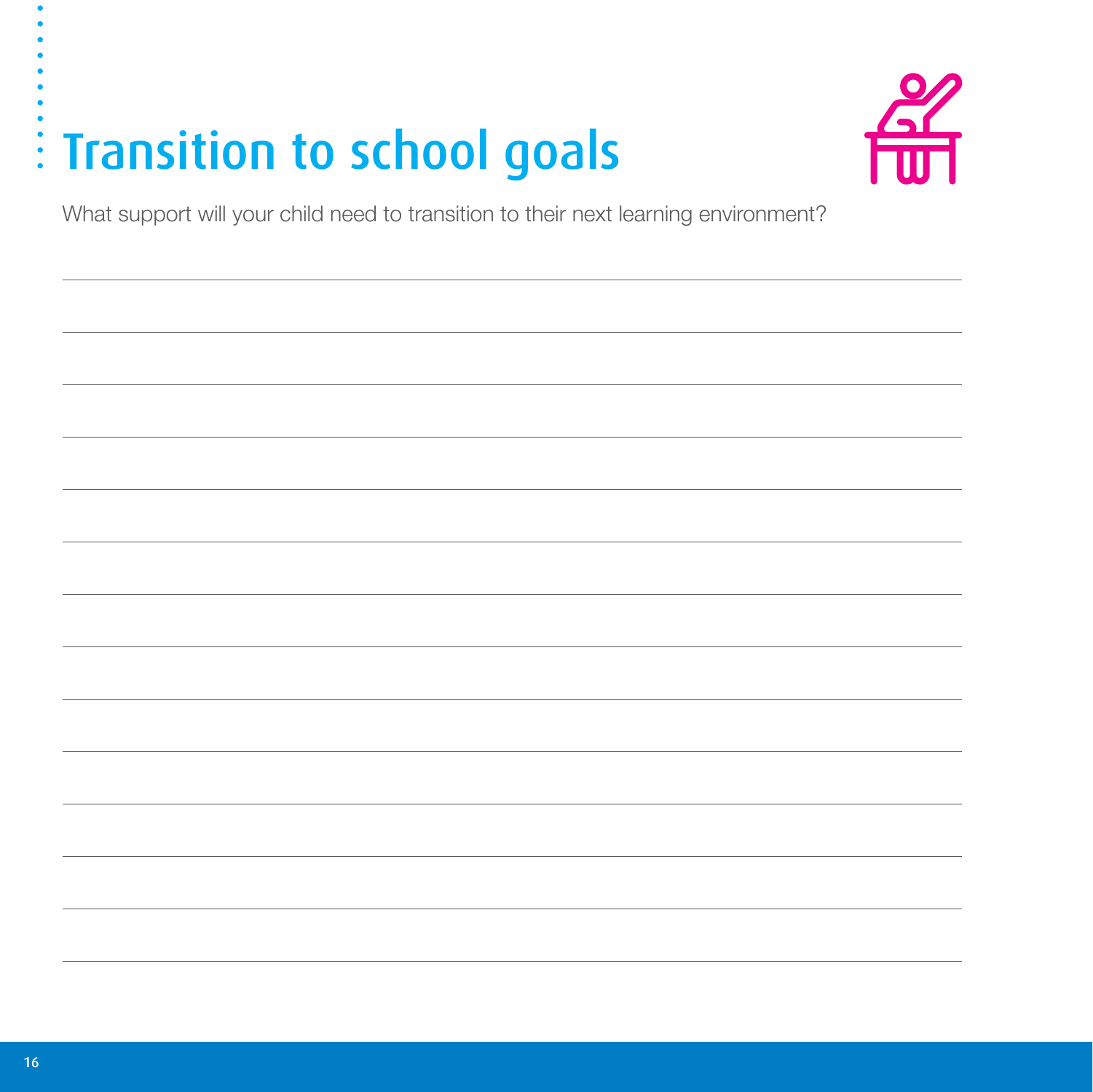### Who would you like to manage your NDIS funding?



#### **Agency**

This is where the NDIA manage your child's NDIS plan. Your provider makes claims and is paid directly by the NDIA.

Most AEIOU families choose this method. For some supports, such as behaviour supports, the NDIA may require the supports to be Agency Managed.

TIP: It's a good idea to for your provider to establish a service agreement with you when you are agency managed.

#### **Self-managed**

Means the NDIS will pay you directly for the supports you claim under your child's NDIS plan budget. Being self-managed enables you to choose any provider whether they are registered with the NDIS or not.

TIP: If you choose to self-manage all or part of your NDIS budget, you are advised to establish a separate bank account for your NDIS funds.

#### **Registered Plan Manager**

A Registered Plan Manager will pay all your supports included in your child's NDIS plan budget, on your behalf.

#### **All of the above**

A combination of the above options can be used. It's important to know you remain in control of which support providers you ultimately choose to engage.

### **HINT**

Talk to your AEIOU NDIS Support team for more information on managing your NDIS plan's budget. Call (07) 3320 7500 or email ndis@aeiou.org.au.